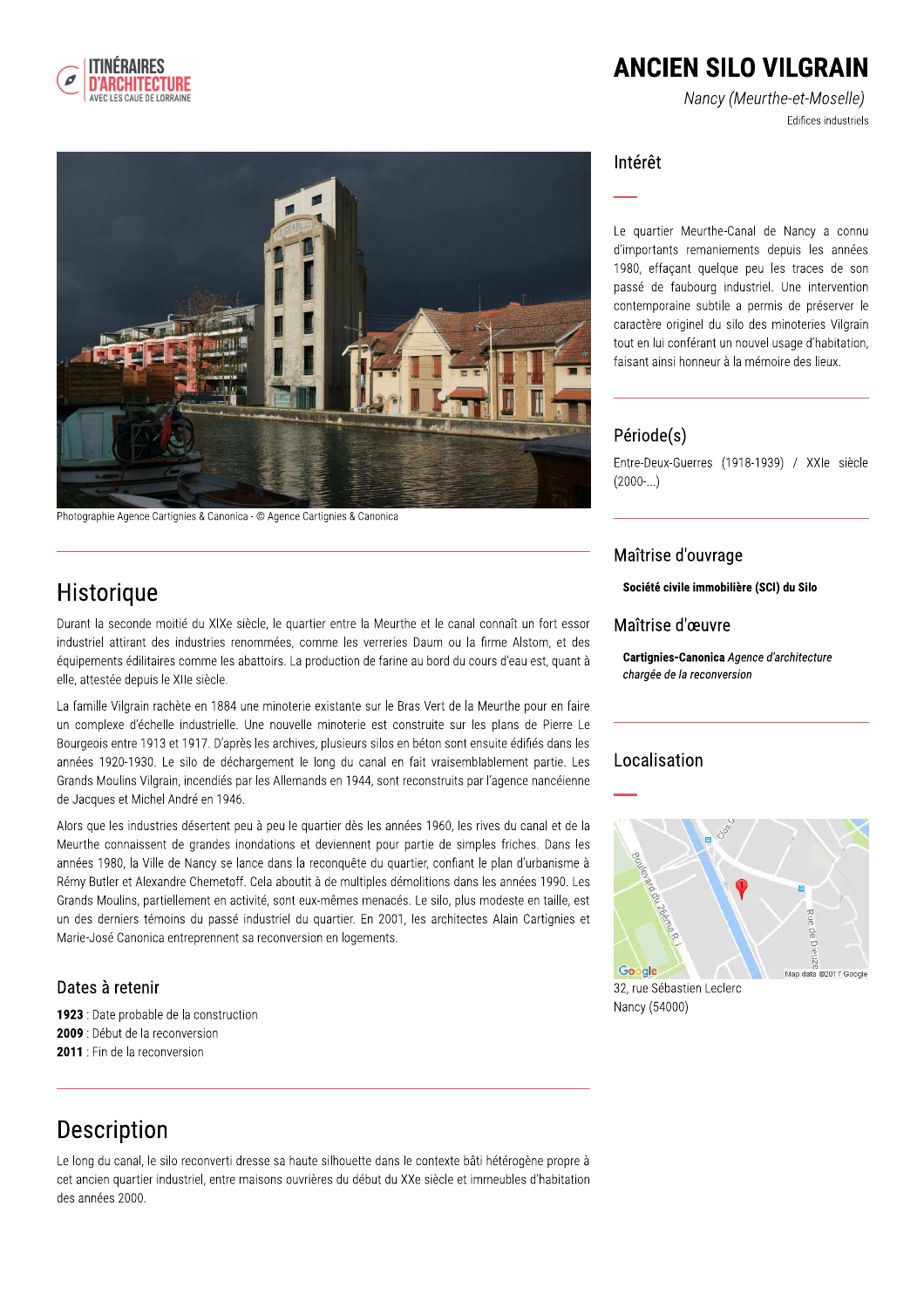Deux cellules de stockage à l'arrière et le bloc d'ateliers-machines à l'avant ont pu être conservés. La façade principale, la plus ouverte et élancée, est encore de nos jours surmontée d'un fronton orné de céramique à l'effigie des minoteries Vilgrain. D'aspect sculptural et massif, l'ensemble accueille, sans y paraître, quatre logements, du simplex au triplex.

Selon les architectes Cartignies et Canonica : « La forme des appartements a été déduite à partir des potentialités distributives du monolithe existant. Il en résulte une architecture à la fois rude et raffinée, où s'empilent des cubes d'espaces très diversifiés, ouvrant des vues larges et hautes sur le paysage tranquille du canal. Une travée libérée en rez-de-chaussée permet l'accès au parking aménagé en fond de parcelle. Grâce à un doublement des pans de verre, les fenêtres des appartements, à l'arrière-plan, n'altèrent en rien l'identité des grands percements de la façade. Les bétons, nettoyés et réparés, ont gardé leur patine. Toutes ces dispositions ont permis de conserver le caractère industriel de l'édifice et son « historicité », précieuse dans ce quartier à la mémoire fragile. »